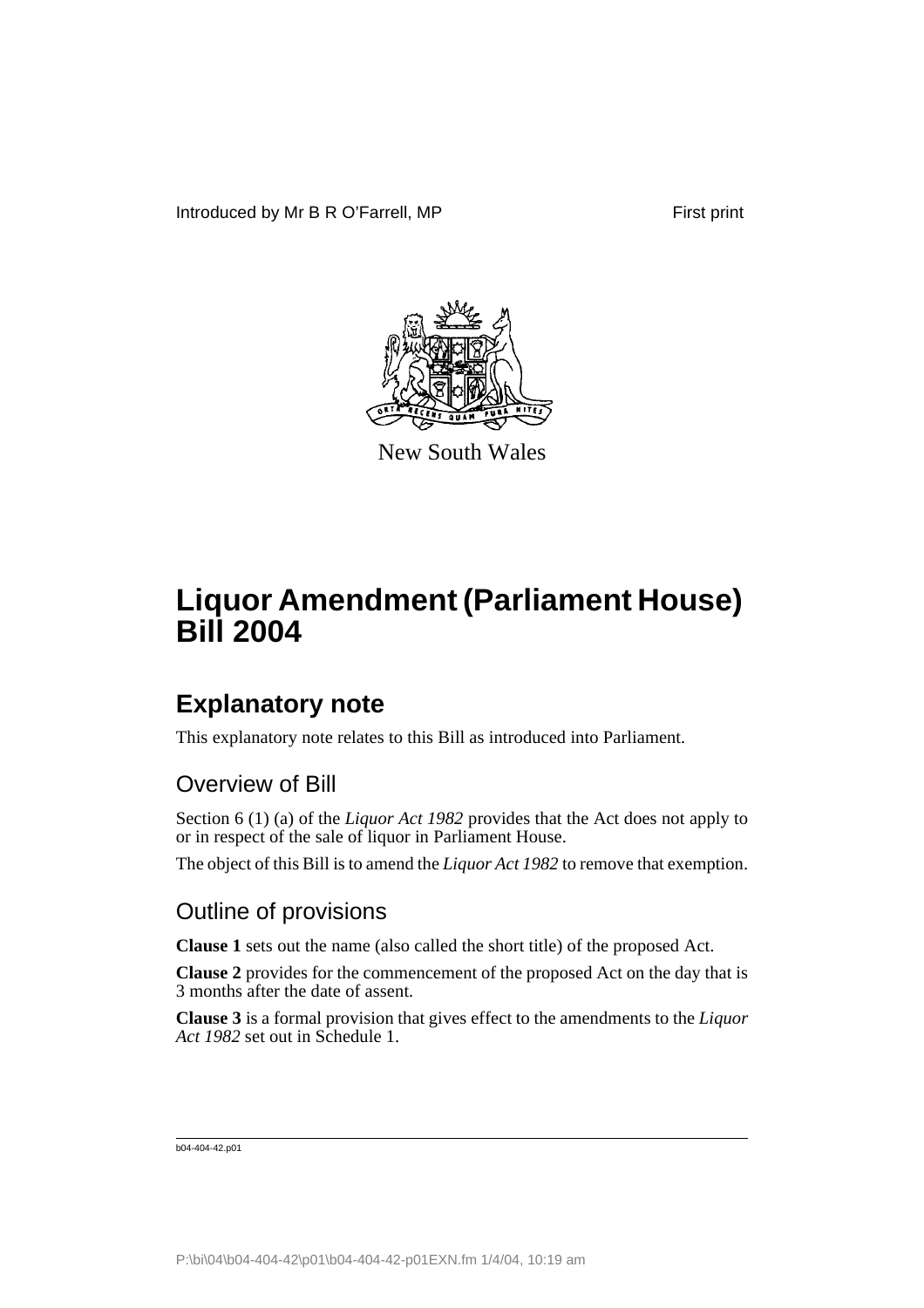Liquor Amendment (Parliament House) Bill 2004

Explanatory note

#### **Schedule 1 Amendments**

**Schedule 1 [1]** omits section 6 (1) (a) of the *Liquor Act 1982* to give effect to the object of this Bill set out in the Overview above.

**Schedule 1 [2]** inserts proposed section 19 (1) (a1) into the *Liquor Act 1982* to enable a Governor's licence to be issued to authorise the sale of liquor in Parliament House.

Explanatory note page 2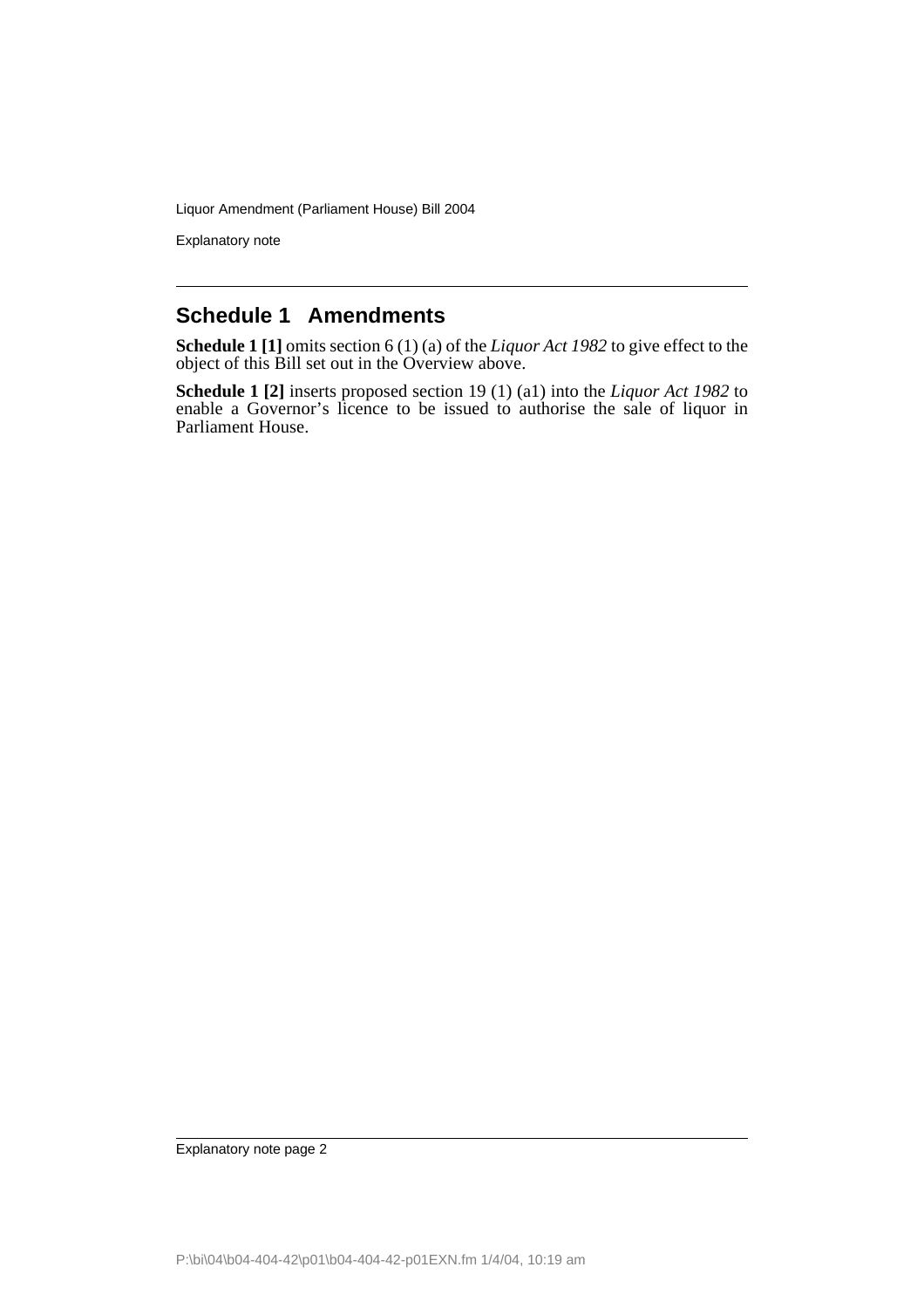Introduced by Mr B R O'Farrell, MP First print



New South Wales

## **Liquor Amendment (Parliament House) Bill 2004**

### **Contents**

|    |                                     | Page |
|----|-------------------------------------|------|
|    | Name of Act                         |      |
|    | 2 Commencement                      |      |
| -3 | Amendment of Liquor Act 1982 No 147 |      |
|    | Schedule 1 Amendments               | 3    |

b04-404-42.p01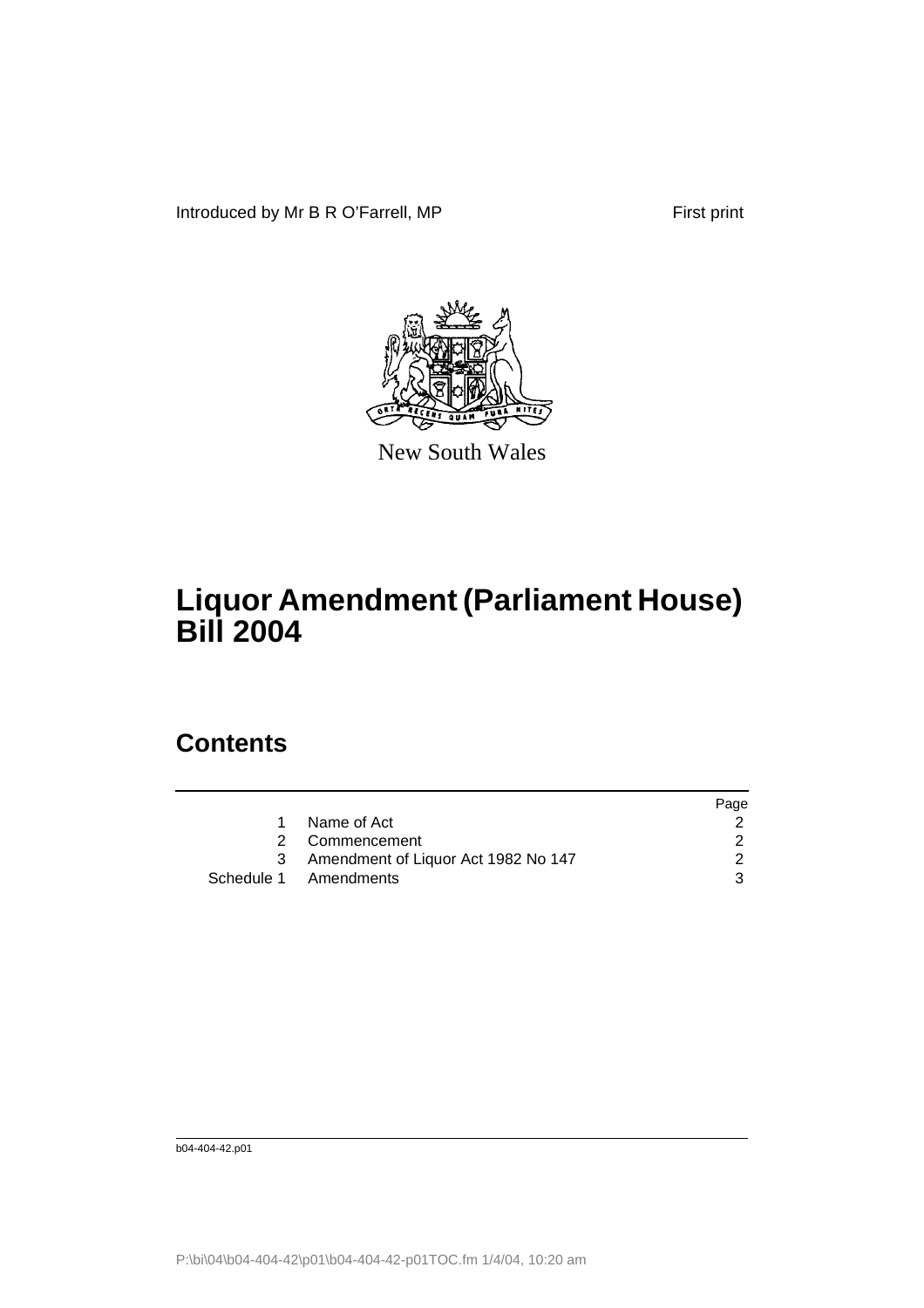#### Liquor Amendment (Parliament House) Bill 2004

**Contents** 

Page

Contents page 2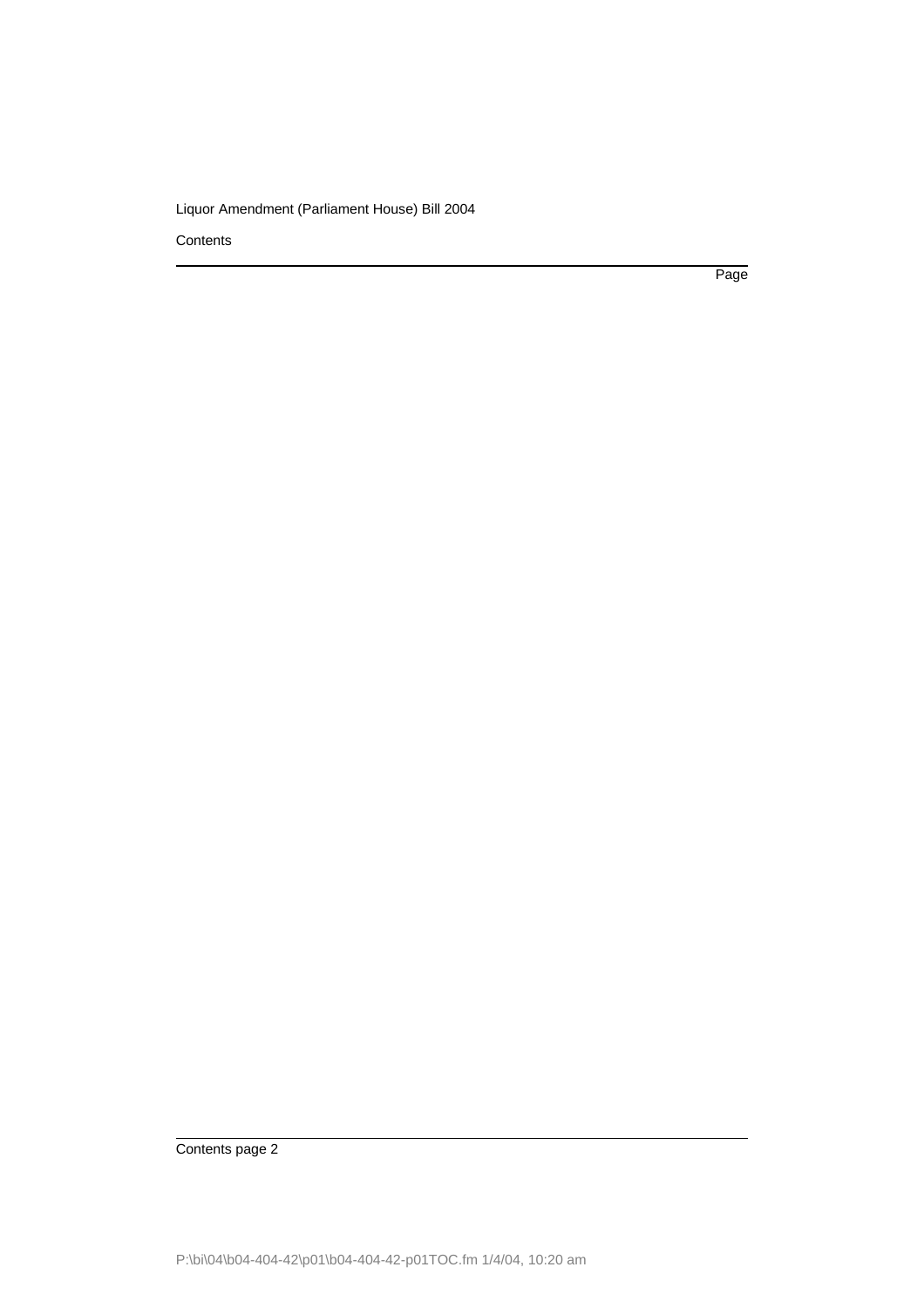

New South Wales

# **Liquor Amendment (Parliament House) Bill 2004**

No , 2004

#### **A Bill for**

An Act to amend the *Liquor Act 1982* to remove the exemption of Parliament House from the application of that Act.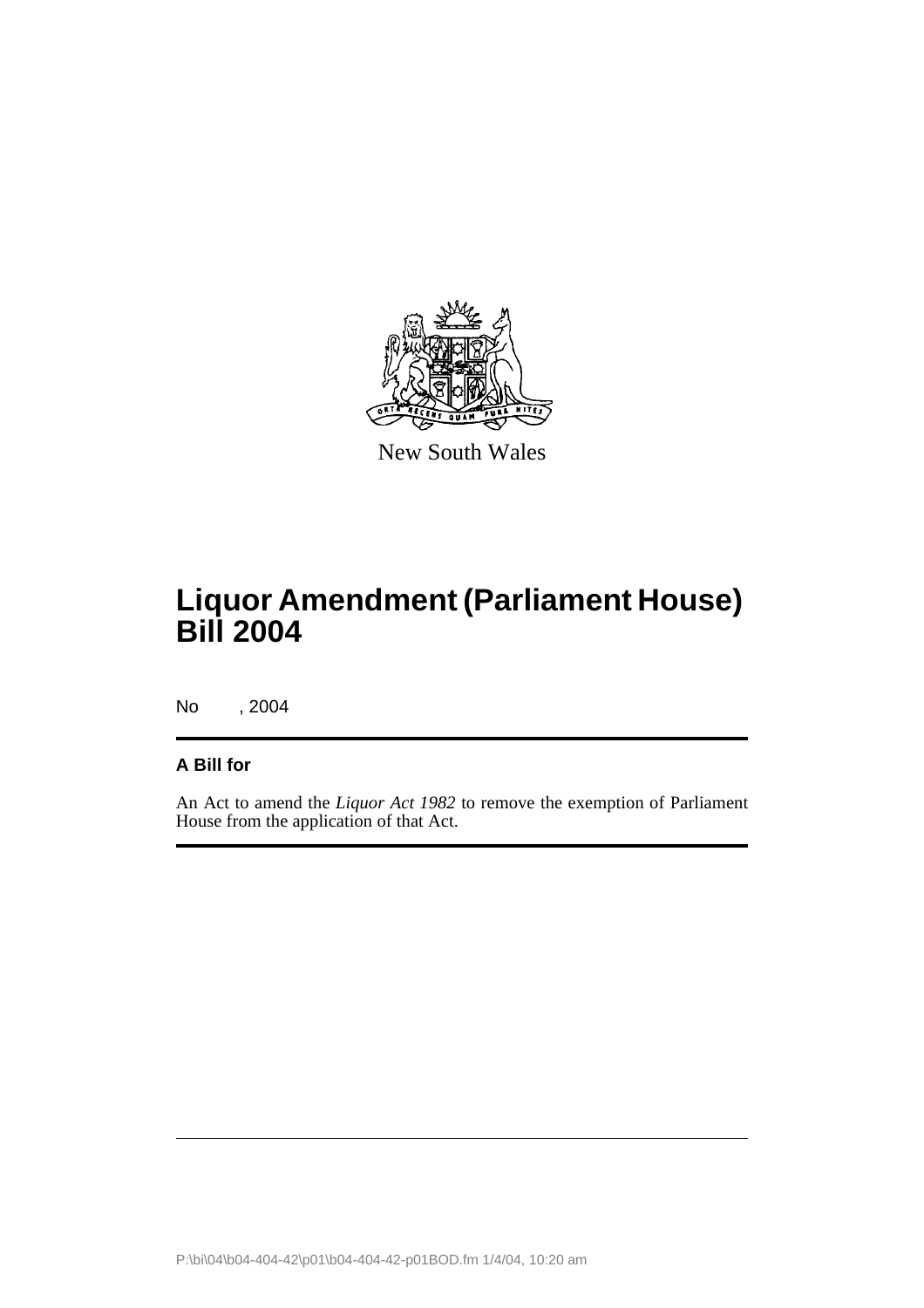<span id="page-5-2"></span><span id="page-5-1"></span><span id="page-5-0"></span>

|              | The Legislature of New South Wales enacts:                                           | 1              |
|--------------|--------------------------------------------------------------------------------------|----------------|
|              | Name of Act                                                                          | 2<br>3         |
| $\mathbf{2}$ | This Act is the Liquor Amendment (Parliament House) Act 2004.<br><b>Commencement</b> | $\overline{4}$ |
|              | This Act commences on the day that is 3 months after the date of<br>assent.          | 5<br>6         |
| 3            | Amendment of Liquor Act 1982 No 147                                                  | 7              |
|              | The <i>Liquor Act 1982</i> is amended as set out in Schedule 1.                      | 8              |